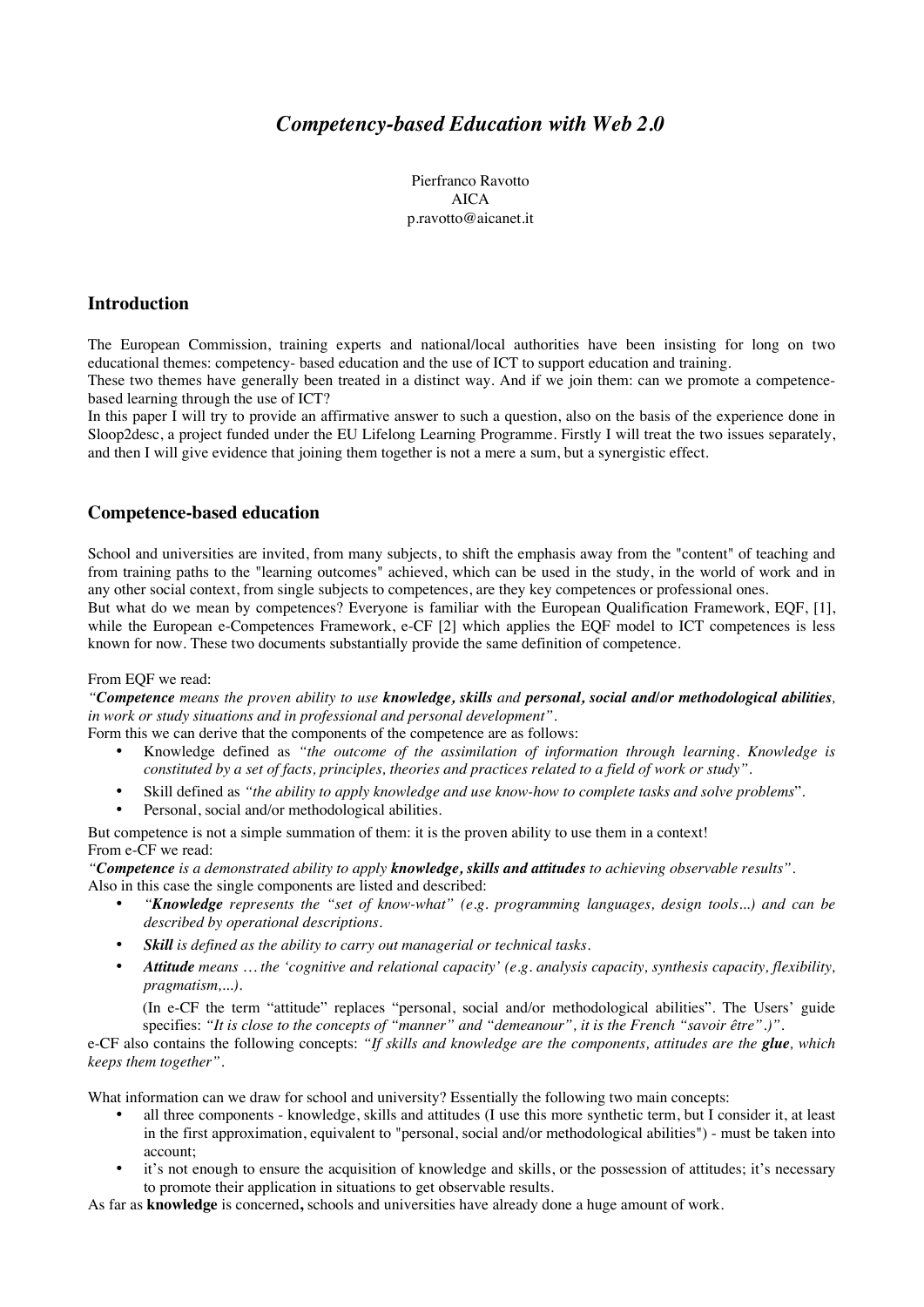With regard to the concept of **skills** the situation is varied. Technical schools have always promoted them; other schools and also universities have often considered them as a spin-off effect, almost automatic, of knowledge or as something to be left to the work context.

Knowledge and skills are indeed intertwined, but if skills can generally originate from knowledge, it is also true that "doing" can stimulate the acquisition of knowledge.

In addition, the acquisition of skills is more likely to be self-checked by the student with a positive effect on her/his involvement in the achievement of learning goals and on her/his motivation to learn.

The matter of **attitudes** is more complex. The risk is to consider them a personal characteristic, something determined by genes and/or social conditions, something on which the primary school may take action, while university and perhaps even the secondary school can't intervene any longer being them already acquired (or not acquired) at that time. So the "glue", that holds together knowledge and skills and which is an essential component of competence, is often left out of the training, or, anyway, there is not a conscious, explicit and "organized" intervention.

Finally how to put students into *context* already during the training? How to encourage them to produce **observable results**? Non-formal experiences, generally of two types, already exist, they are work placements and project work. By definition the former type occurs in the context of work with its dynamics and its products, while the projects focus on results to be achieved, individually or in groups, and generally goes beyond the mere disciplinary scope. What suggestions can be given to promote a competence-based teaching? In my opinion the following ones may help:

- clearly define the competences to be achieved as a basis of the educational contract with students,<br>• precisely define the knowledge and skills on which those connectences are based and provide "objet
- precisely define the knowledge and skills on which those competences are based and provide "objective" evaluation tests,
- make the necessary attitudes explicit and help students self-evaluate and improve in respect to them,
- propose collaborative project activities suitable to make students consolidate and reinforce knowledge and skills, and in which they could measure and develop their attitudes (personal, social, methodological abilities),
- organize experiences to be carried out outside school/university where, again, they could measure and enhance knowledge, skills and attitudes.

# **ICT (and the web 2.0) as a learning environment**

A mature technology changes people's habits and it becomes part of the "natural" environment in which they live. The idea of "travelling" was certainly different before the train, the car and the plane. For us today, unlike most of the generations of homo sapiens who have "travelled" before us, it goes without saying that travelling implies the choice among such means; nowadays a long journey on foot may represent a news, hence the reputation of the Camino de Compostela.

The idea of "writing", depending on the era, has recalled the wax tablet on which to engrave with a stylus, the papyrus, a quill pen and ink, paper and pen, the keyboard of a computer, and now for someone still a table, the iPad screen. Technology is considered as such when it innovates, after that it becomes part of the environment.

ICT and mobile devices are, by now, the natural environment to communicate, to search for and transmit information, to plan, store and share documents, photos and videos. They are the environment in which we work, the one in which young people grow up, play and communicate to each other. The school can't remain apart, must learn how to teach "in the" digital technology.

I say " teaching in the technology " not as opposed to teaching "the" technology or teaching "with technology", but to show it as part of the environment in which teaching and learning intertwine: an environment that is made of natural classrooms and "virtual" ones, of slate whiteboard and interactive whiteboard, and LIM, desks, chairs and e-learning platforms, books and eBooks, pens and notebooks, podcasts, videos, forums, chat, audio and video conferencing, mobile phones, smart phones, net books.

It's an environment where students and teachers can access a wide variety of tools

- to develop resources: word processing, spreadsheet, presentation and programs to draw, for digital recording, photographing, filming, to build simulations ,
- to produce resources collaboratively: GoogleDoc, wiki, MindMap, ...,
- to share resources: YouTube, Slideshare, ...,
- to communicate to one another synchronously and asynchronously: Skype, messenger, forum, e-mail, SMS, blogs, ...,
- to search for information: Google or other search engines and the entire Internet.

In such an environment the student will probably learn in the same complex and varied way, as women and men have ever learned: by trial and error, by imitation, by hints, memorizing, thinking and questioning, by intuition, discussion, ... gradually including new elements in their cognitive matrix and, more occasionally, restructuring it.

Rather the teachers have to play their role in a different way different from the past: the environment of the nineteenth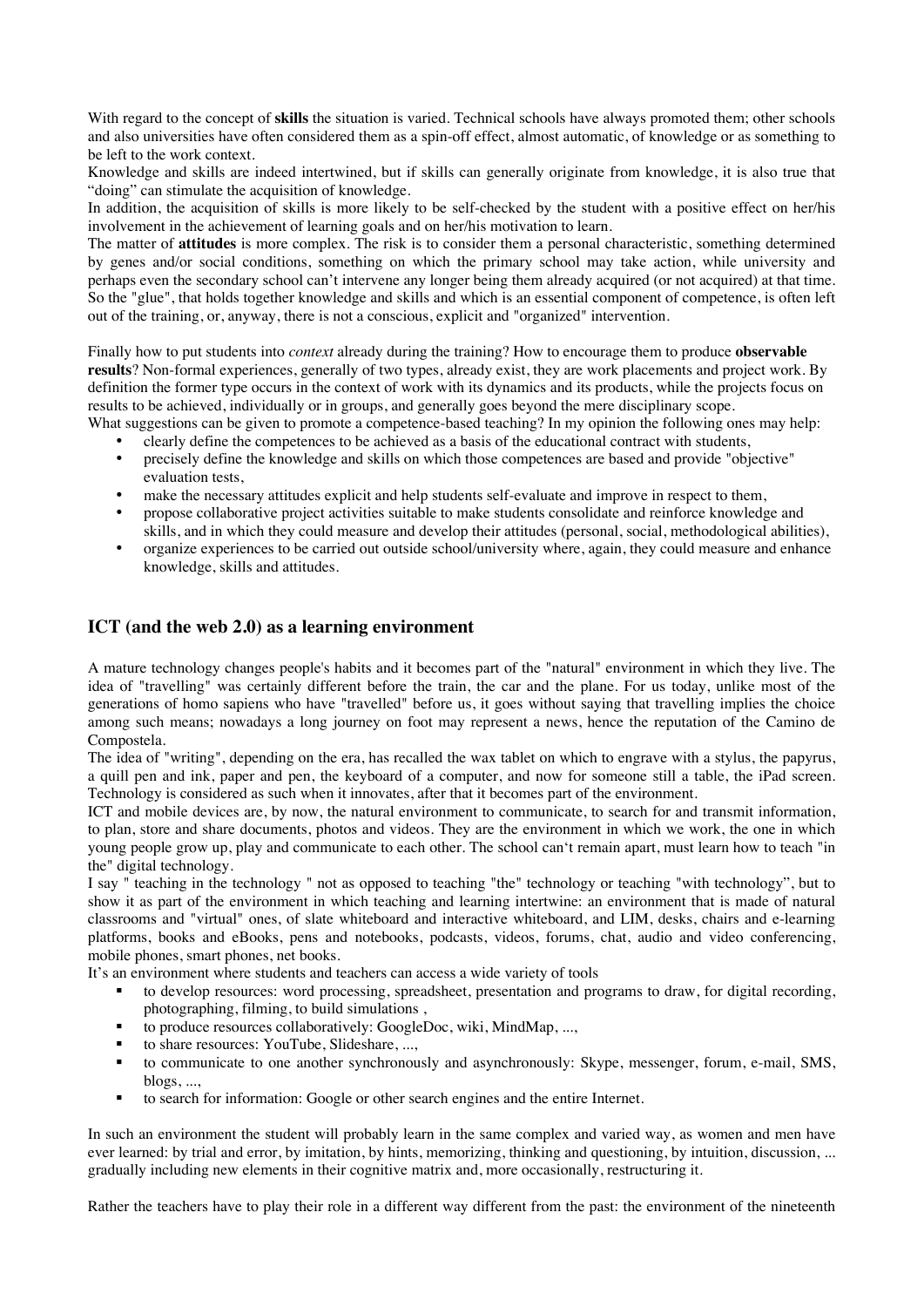and twentieth-century class was limited geographically (the classroom), temporally (the period of the lesson, usually marked by the bell) and as for the instruments (chalk and blackboard, a map, pen, notebook, square and compass) and content (the textbook).

The learning environment is now unlimited. Mobile devices and the Internet allow you to be in touch anywhere, anytime. The available tools are, as stated above, many and varied. All the resources on the Internet are accessible to anyone and in 2008 - according to a calculation made by researchers at the University of San Diego (California) – were about 9,570,000,000,000,000,000,000 byte, almost 10 yottabyte (10,000 billion terabytes, where a terabyte equals 1,000 gigabytes and can contain more than 3,000 copies of the Encyclopaedia Britannica)! An huge heap of both high quality and real junk, full of potential, but also a possible cause of confusion.

In a conference under the auspices of UNESCO, like this one, I cannot but recall in this regard, as UNESCO *has set* - in the *UNESCO ICT Competency Standards for Teachers* - the competences required for teachers to act in such an environment.



Before closing this point, I would like to highlight a feature of the new environment for communication, work and learning, the one known as Web 2.0 and which has been revived by the open source and open content movement. There is a philosophy - and practice -, which underlies many of these tools: the participation of users in the production of content, collaboration, knowledge sharing, collective intelligence, and community building.

Such a philosophy and related activities are already wide spreading in the community of teachers, but they can and must impact also on a different relationship between students and learning content: students not only as beneficiaries but also as producers of content.

### **The Sloop2desc project and its achievement**

Sloop2desc is a TOI, Transfer of Innovation, project, funded by LLP Leonardo da Vinci programme, 2009. The Promoter is the ITD-CNR in Palermo. The partnership includes Italian partners, AICA is one, Irish, Romanians and Slovenians. The previous project SLOOP, *Sharing Learning Objects in an Open Perspective*, specifically aimed at the development of a community of teachers interested in integrating online and face-to-face education and producing and sharing open educational resources; namely to freely use, modify and distribute them. Addressed, therefore, the question of the use of ICT as a learning environment.

By developing an online course for teachers - how to use the Internet in teaching and how to produce open digital resources for online teaching - the project has researched how to develop teachers' competences, especially the ones that are described by the UNESCO document. It focused on how to develop such competences through e-learning. The SLOOP course has not only been designed for the acquisition of knowledge - as many other online courses -, but also of skills, attitudes and competences.

This is the innovative model taken up and developed by Sloop2desc (where "2desc" stands for *TO develop European skills and competences*), which has made the issue of competence-based learning explicit in its courses.

The following table shows the breakdown of the course.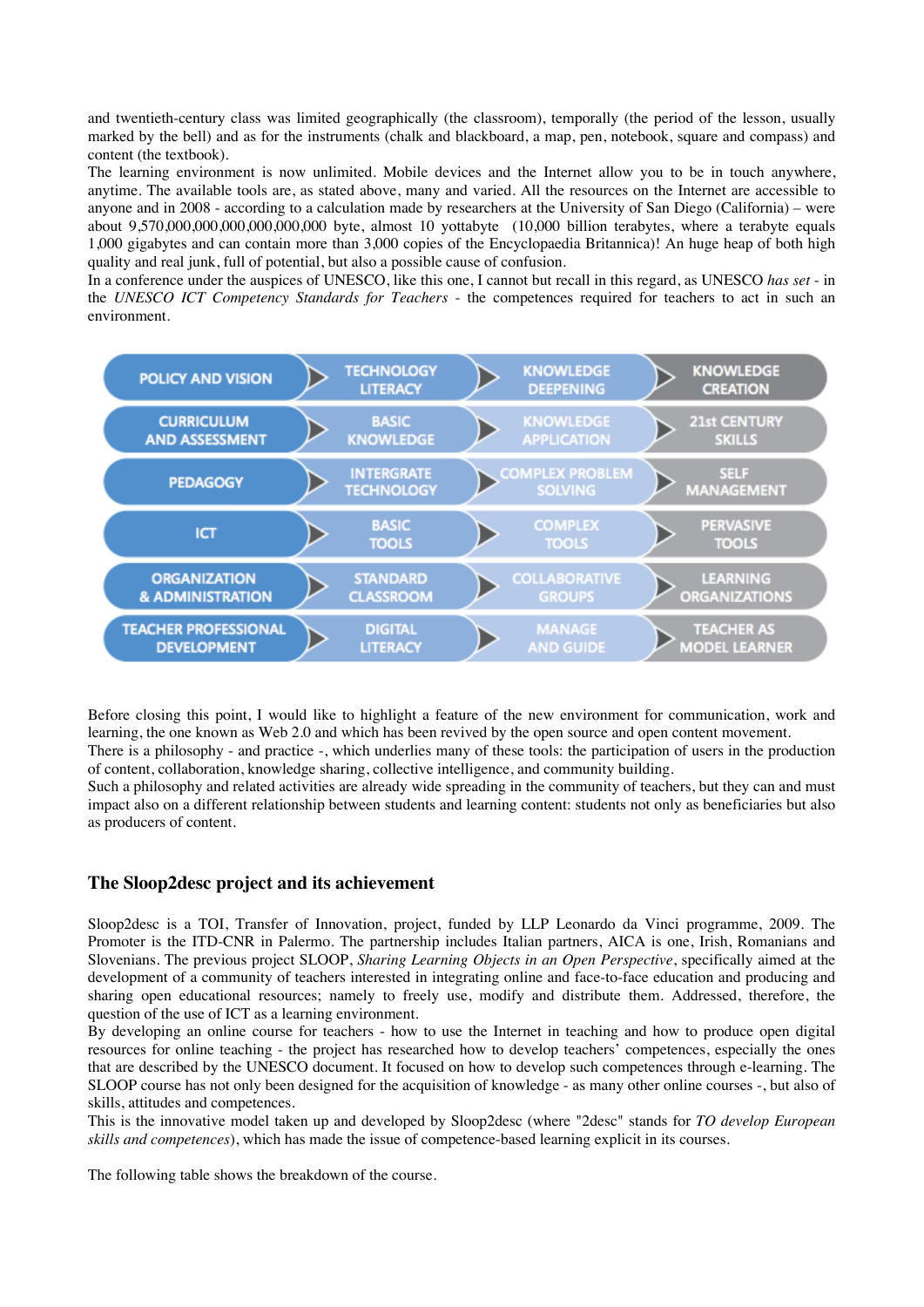| <b>Modules</b> |                                                                                          | Length  | <b>Units</b>                                                                        |                | <b>Learning outcomes</b>                                                                                                                                                                                                                                                                                                                                                                                                                                                                                                                                                                                                                                                                                       |  |  |
|----------------|------------------------------------------------------------------------------------------|---------|-------------------------------------------------------------------------------------|----------------|----------------------------------------------------------------------------------------------------------------------------------------------------------------------------------------------------------------------------------------------------------------------------------------------------------------------------------------------------------------------------------------------------------------------------------------------------------------------------------------------------------------------------------------------------------------------------------------------------------------------------------------------------------------------------------------------------------------|--|--|
| 1              | Using MOODLE as<br>a trainee and as a<br>teacher                                         | 3 weeks | Using Moodle as trainee                                                             | 1.             | use Moodle as a trainee:<br>how to register oneself, fill in one's own<br>٠<br>profile, insert one's own photo<br>how to exchange messages with other<br>٠<br>registered trainees;<br>how to enrol on a course and monitor one's<br>own activities;<br>how to take part in a forum;                                                                                                                                                                                                                                                                                                                                                                                                                            |  |  |
|                |                                                                                          |         | Using Moodle as trainer                                                             | 2.<br>3.<br>4. | perform tutoring activities (as a teacher not as<br>an editor):<br>how to monitor trainees' or groups of<br>٠<br>trainees' activities;<br>create or modify a course (as a teacher/editor):<br>how to add resources to a course: label,<br>link, text page, web page, folder;<br>how to insert activities in a course: forum,<br>online task, lesson, quiz, hot potatoes quiz,<br>SCORMs, wiki, register;<br>how to insert an embed code in a label or<br>in a web page to reproduce resources<br>existing in other sites such as Slide Share,<br>YouTube, Scribd, ;<br>create a course:<br>how to open ex-novo a new course or<br>starting from a pre-existing course;<br>how to assign and modify roles.<br>٠ |  |  |
| $\overline{c}$ | Being an online tutor<br>and using web 2.0<br>tools                                      | 3 weeks | The online tutor                                                                    | 1.             | To indicate the main characteristics of the role<br>of the online tutor                                                                                                                                                                                                                                                                                                                                                                                                                                                                                                                                                                                                                                        |  |  |
|                |                                                                                          |         | To create, organize and<br>share resources on the<br>Net                            | 2.             | To search and organize knowledge sources<br>through the web 2.0 tools:<br>list of references on the Web,<br>social bookmarking (Delicious, );<br>٠                                                                                                                                                                                                                                                                                                                                                                                                                                                                                                                                                             |  |  |
|                |                                                                                          |         | E-cooperation                                                                       | 3.<br>4.<br>5. | to cooperate online in synchronous and<br>asynchronous way, through Web tools such as:<br>Skype,<br>Forum;<br>To use tools for collaborative knowledge<br>production, such as:<br>Googledoc<br>wiki;<br>to promote role playing and simulations.                                                                                                                                                                                                                                                                                                                                                                                                                                                               |  |  |
| 3              | Using and<br>developing open<br>educational resources<br>for an eLearning<br>environment | 3 weeks | Sharing and reusability<br>philosophy                                               | 1.<br>2.       | provide definitions of "open educational<br>resources" or "open learning objects";<br>describe the several Creative Commons<br>licences;                                                                                                                                                                                                                                                                                                                                                                                                                                                                                                                                                                       |  |  |
|                |                                                                                          |         | Web 2.0 tools for<br>sharing                                                        | 3.             | share resources in web 2.0 environments (such<br>as Slide Share, YouTube, Scribd,  ) tagging<br>them to make search easier;                                                                                                                                                                                                                                                                                                                                                                                                                                                                                                                                                                                    |  |  |
|                |                                                                                          |         | The SCORM model and<br>tools for the production<br>of SCORM compliant<br>$\rm{LOS}$ | 4.<br>5.<br>6. | describe the SCORM model;<br>describe the IEEE LOM metadata system;<br>develop a SCORM by using software like<br>eXeLearning                                                                                                                                                                                                                                                                                                                                                                                                                                                                                                                                                                                   |  |  |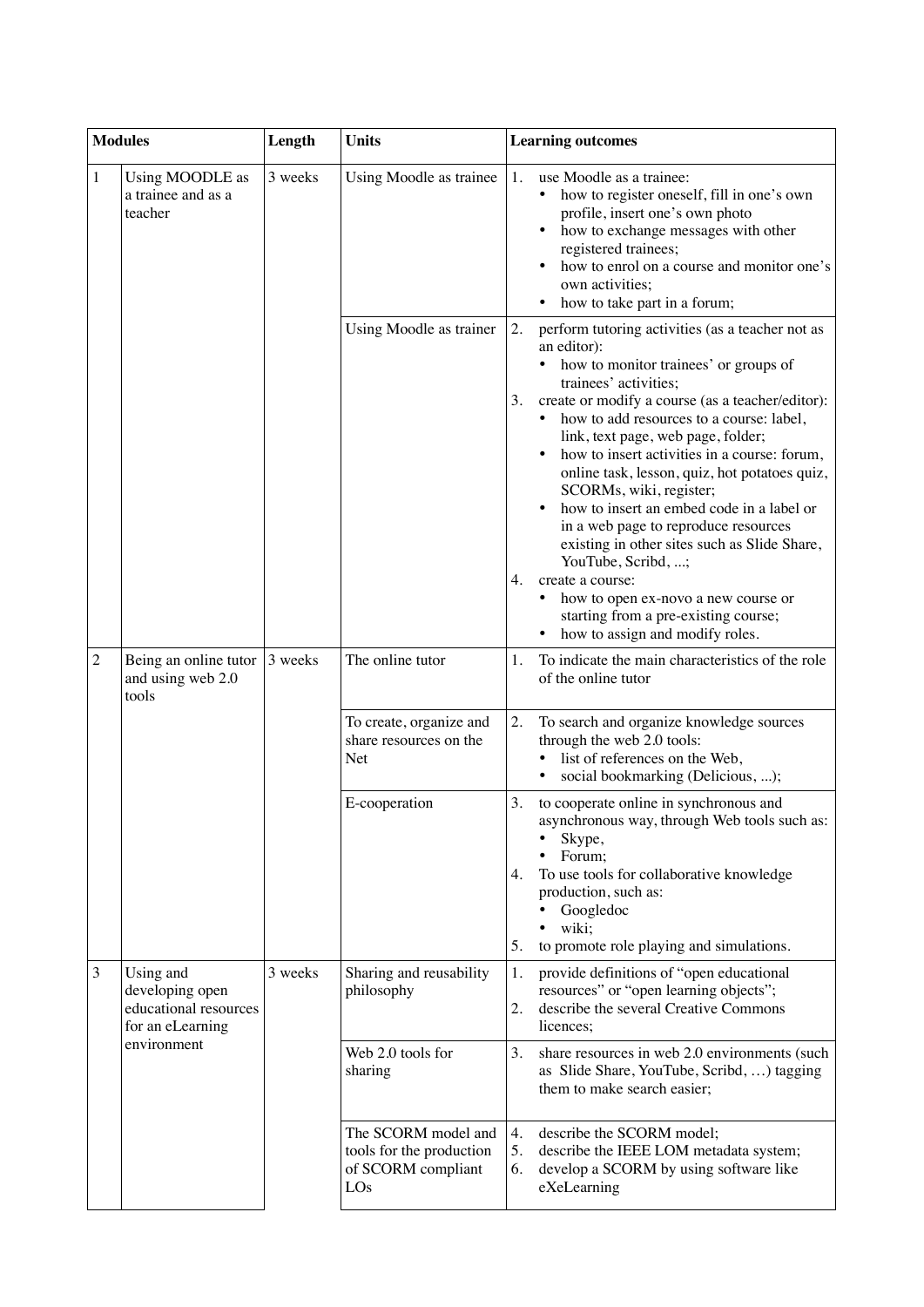|   |                                                                                                         |         | Sloop repository                             | $7_{\scriptscriptstyle{\ddots}}$                     | search for educational resources within a<br>repository                                                                                                                                                                                                                                                                                                                                                                                                                                                                    |
|---|---------------------------------------------------------------------------------------------------------|---------|----------------------------------------------|------------------------------------------------------|----------------------------------------------------------------------------------------------------------------------------------------------------------------------------------------------------------------------------------------------------------------------------------------------------------------------------------------------------------------------------------------------------------------------------------------------------------------------------------------------------------------------------|
| 4 | European<br>Qualification<br>Framework (EQF),<br>e-Competence<br>Framework (e-CF)<br>and EUCIP standard | 2 weeks | <b>EQF</b>                                   | 1.                                                   | describe the aim of 'European Qualification<br>Framework for Lifelong Learning - EQF -<br>and its level-based structure;                                                                                                                                                                                                                                                                                                                                                                                                   |
|   |                                                                                                         |         | $e$ -CF                                      | 2.                                                   | describe the structure of European e-<br>Competence Framework, e-CF;                                                                                                                                                                                                                                                                                                                                                                                                                                                       |
|   |                                                                                                         |         | <b>EUCIP</b>                                 | $\mathbf{3}$ .<br>$\overline{4}$ .<br>5.<br>6.<br>7. | describe the EUCIP model of informatics<br>competences and professional profiles;<br>list EUCIP certifications and related<br>certification procedures;<br>identify, within the EUCIP Syllabus, the<br>competence core units required for a specific<br>professional profile;<br>use the Eucip self-assessment tool to outline<br>one's own proximity profile;<br>analyse one's own or other's out coming<br>profile in order to identify what training needs<br>are needed to achieve a specific professional<br>profile. |
| 5 | Collaborative<br>development of<br>educational resources<br>based on EUCIP<br>standard                  | 6 weeks | Development of OERs<br>on the Eucip syllabus | 1.<br>2.<br>3.<br>4.                                 | plan open educational resources;<br>develop open educational resources using a<br>wide range of tools;<br>make the educational resources open providing<br>them with a suitable licence, source<br>accessibility, instructions how to use or modify<br>them.<br>cooperate in planning and developing a course<br>on Moodle.                                                                                                                                                                                                |

It is worth clarifying that the online learning model we adopted is the virtual classroom in the Moodle environment:

- the participants are organized into classes (30-40 people with two tutors), each of them in their own "course",
- activities are scheduled so that the students carry out activities at the same time,
- a strong interaction is required between the students and between students and tutors (in forums and using emails, chat, videoconferences) sometimes as debates and exchanges of ideas, some other times as cooperation in carrying out activities (also using tools such as wikis, googledoc, mindmap, ... ).

The course expects the acquisition of a set of **knowledge**, for example, concerning the CreativeCommons licenses, the European documents on key competences, EQF, e-CF, the EUCIP syllabus, ... To provide such knowledge either links to existing presentations and to the original documents have been included or slides with audio, or videos or SCORM objects have been developed.

To consolidate this knowledge, activities like "reading, listening,..." have been accompanied by a request to discuss it in forums starting from inputs provided by the tutors. For example: "What CreativeCommons license do you think is more suitable for teaching materials?"

The Sloop2desc course intends to promote several **skills**, for example how to use Moodle and tools for the production of learning resources - Exelearning, SlideShare, ... – and for communication and collaboration - Skype, Wiki, GoogleDoc, ... - or for sharing (yet SlideShare, freeLOms,).

To promote the acquisition of these skills the course proposes

- existing, or ad hoc developed tutorials, often in the form of videos on YouTube (or Vimeo) or SlideShare presentations,
- work proposals, sometimes individual, sometimes in groups. So, for example, as for the use of Moodle a "trial course" has been created where participants could practice including resources and activities.

All the modules have a discussion forum and, therefore, the discussions among peers and between peers and tutors - is one of the main features of the course. In Modules 2 and 3 collaborative activities are planned. Collaborative activity in Module 2 is essentially functional to learn how to use tools like Skype, GoogleDoc and the wiki. In Module 5 collaborative work aims at the production of resources to be used with students.

Discussions and collaborative activities help develop a set of attitudes related to exchanges of ideas, acceptance of